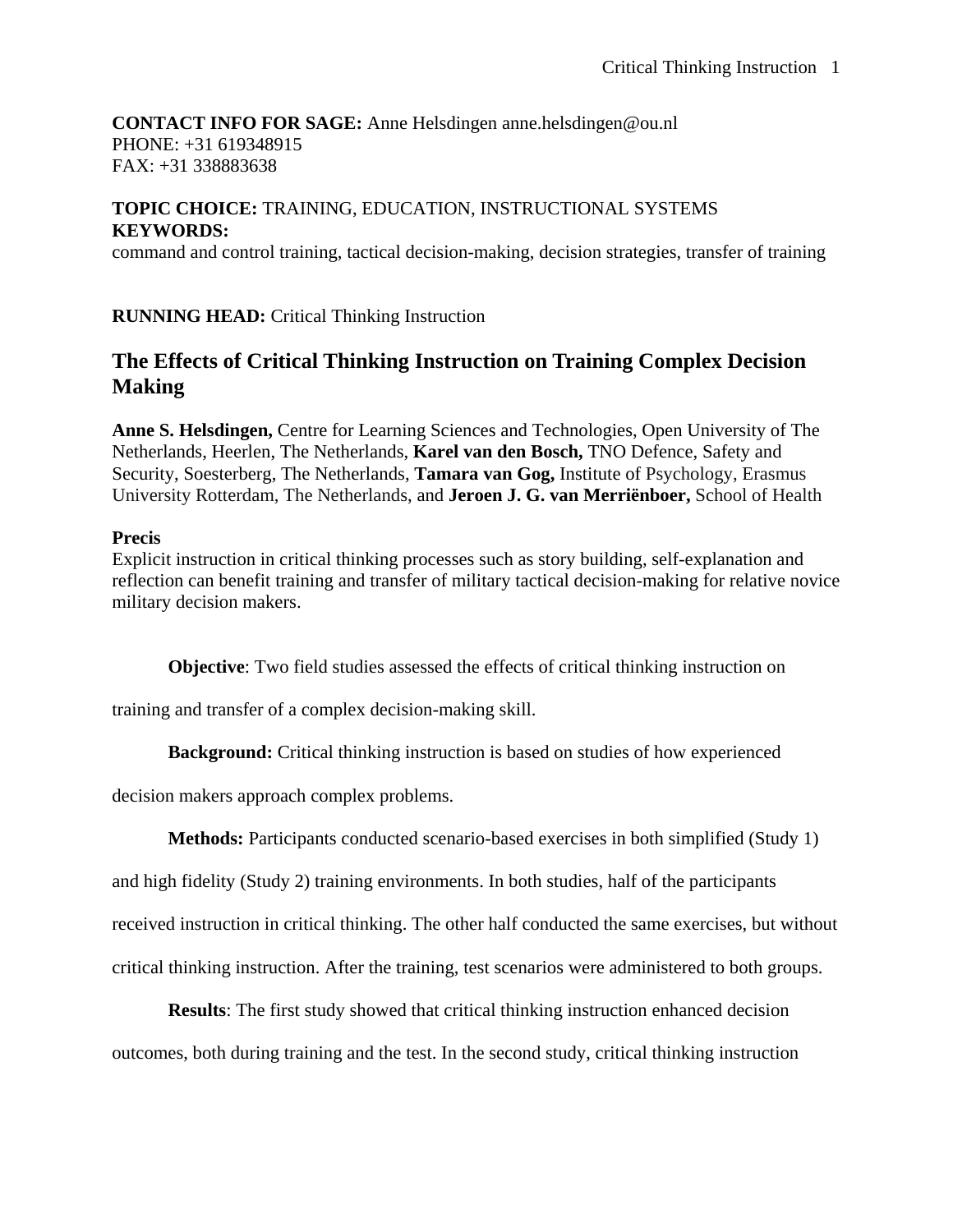benefited both decision outcomes and processes, specifically on the transfer to untrained

problems.

**Conclusion**: The results suggest that critical thinking instruction improves decision

strategy and enhances understanding of the general principles of the domain.

**Application**: The results of this study warrant the implementation of critical thinking

instruction in training programs for professional decision makers that have to operate in complex

and highly interactive, dynamic environments.

Correspondence should be addressed to Anne Helsdingen, CELSTEC, OUNL, P. O. Box 2960, 6401 DL Heerlen, The Netherlands; anne.helsdingen@ou.nl.

Address correspondence to Anne Helsdingen, CELSTEC, OUNL, P. O. Box 2960, 6401 DL Heerlen, The Netherlands; anne.helsdingen@ou.nl. *HUMAN FACTORS,* Vol. 52, No. 3, June 2010, pp. xxx–xxx. DOI: 10.1177/0018720809XXXXXX. Copyright © 2010, Human Factors and Ergonomics Society.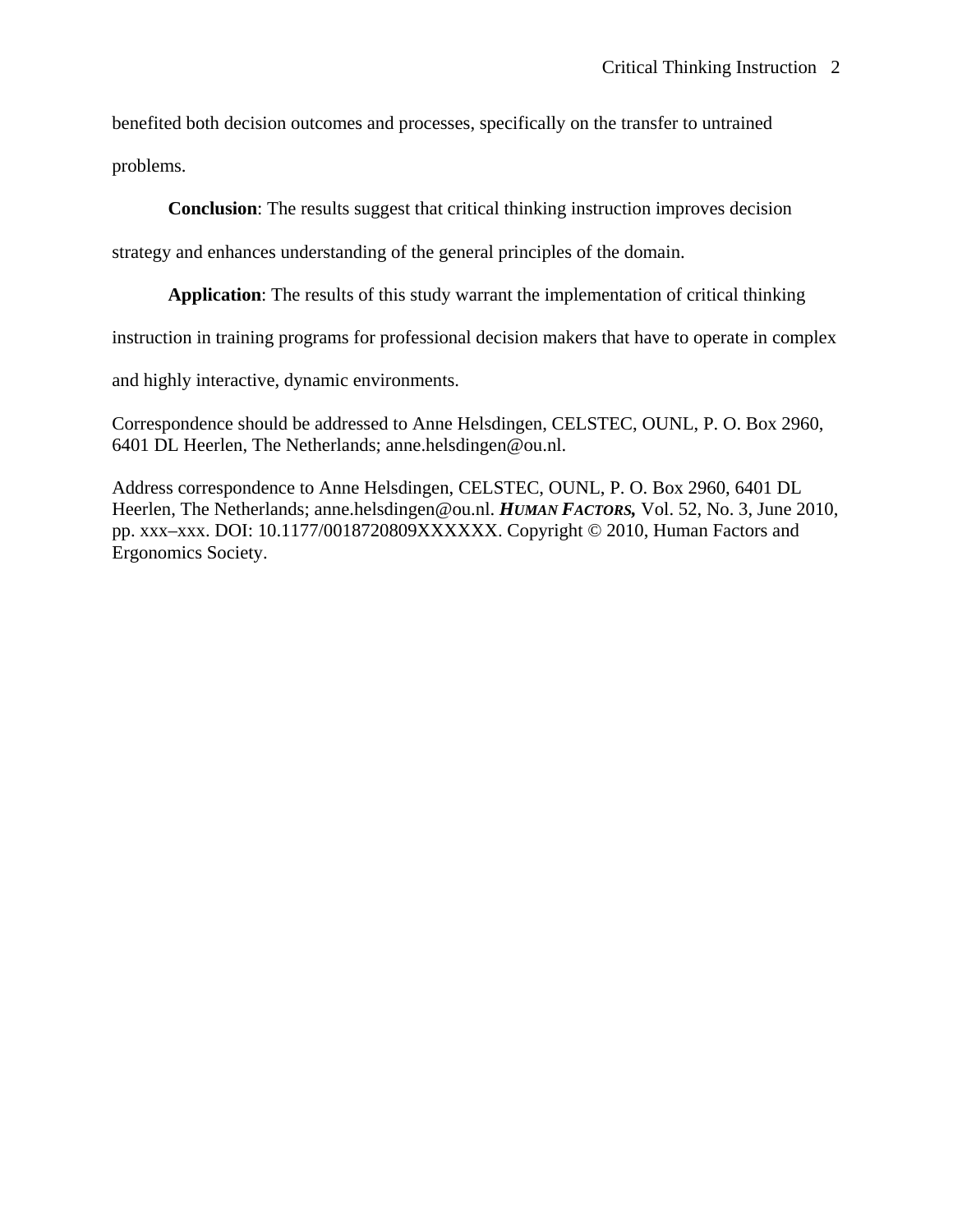#### **INTRODUCTION**

Studies on decision strategies of experienced decision makers in complex environments (e.g., military command and control, crisis management) have shown that experienced decision makers not only have a large body of knowledge, but also apply deliberate problem-solving strategies that differ significantly from novices' strategies (Endsley, Hoffman, Kaber, & Roth, 2007). When faced with a complex and non-routine problem, experienced decision makers collect and critically evaluate the available evidence, seek for consistency, and test assumptions underlying their assessment of the problem (Klein, Moon, & Hoffman, 2006). Cohen and colleagues (Cohen, Freeman, & Thompson, 1998; Cohen, Freeman, & Wolf, 1996; Freeman & Cohen, 1996) developed an instructional concept that combined instruction aimed at acquisition and application of domain knowledge with instruction on explicit problem-solving strategies: Critical thinking instruction.

Several evaluation studies showed promising results. After critical thinking instruction, trainees considered more observations, identified more cause and effect relations, provided better arguments, and made better decisions according to subject-matter experts (e.g., Cohen, Freeman, & Thompson, 1998; Freeman & Cohen, 1996). However, these studies had some limitations: they were conducted in simplified training environments, control groups did not receive any instruction or practice, and it was not established whether critical thinking instruction had effects on transfer of judgment skill to untrained tactical problems. Therefore, we conducted two field studies on the effects of critical thinking instruction on training and transfer of complex decision making in two training programs for military tactical command and control.

Because critical thinking instruction requires trainees to focus not just on the superficial aspects of situations or on mere observations, but on the underlying structures and causes, it is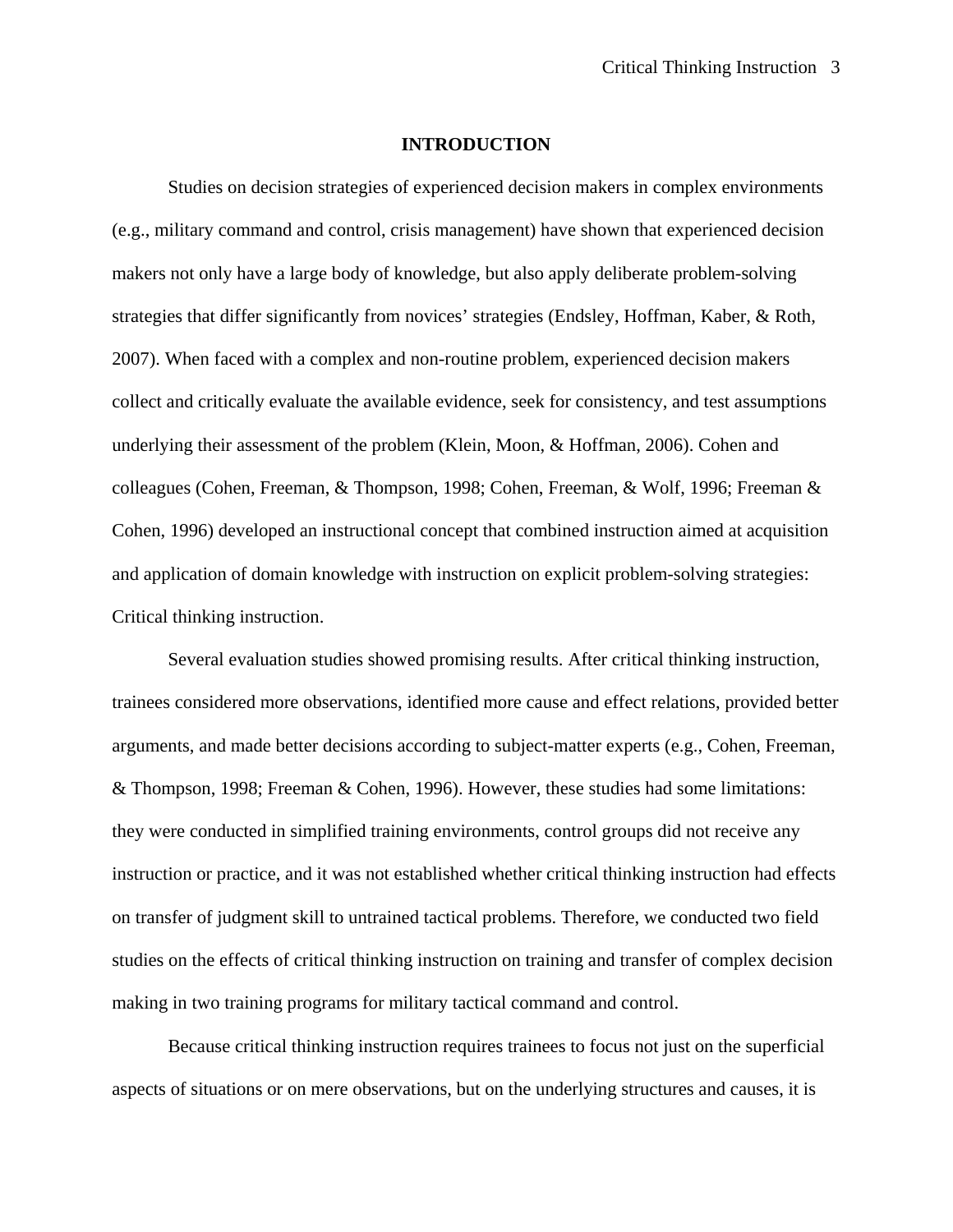expected to lead to deeper understanding of the training materials (cf. Berthold, Nückles & Renkl, 2007; Russel, 2002) and thereby to better transfer.

#### **Study 1**

The first study was conducted in the Tactical Command Station of a ground-to-air defense battalion of the Royal Netherlands Air Force. The effects of critical thinking instruction on training processes and transfer test performance were assessed.

#### **METHOD**

## **Participants and Design**

Sixteen officers of the Royal Netherlands Air Force participated voluntarily (15 male, 1 female; age  $M = 32.31$ ,  $SD = 3.81$ ). Prior experience in ground-to-air defense tasks ranged from one to five years ( $M = 3.69$ ,  $SD = 2.14$ ). The supervising project officer matched participants according to tactical education and experience, and randomly assigned participants from each pair to the critical thinking condition ( $n = 8$ ) or the control condition ( $n = 8$ ).

#### **Materials**

*Practice scenarios.* Six practice scenarios were developed. The paper-and-pencil scenarios encompassed a starting point and a description of events specified in time. They required the participants to assess the geographical area, identify priorities in the area to be defended, assess threats and perform certain actions such as planning engagements of targets, deploying sensors and weapons, making a damage repair plan, planning for casualty transportation, reallocating resources, and making new priorities.

The scenario leader introduced the scenario events and provided feedback. Events were specified in minutes from the start (e.g.,  $X =$  start scenario, event Y starts at  $X + 5$  min., event Z at  $X + 10$  min., etc.) and feedback moments were specified relative to participants' reaction to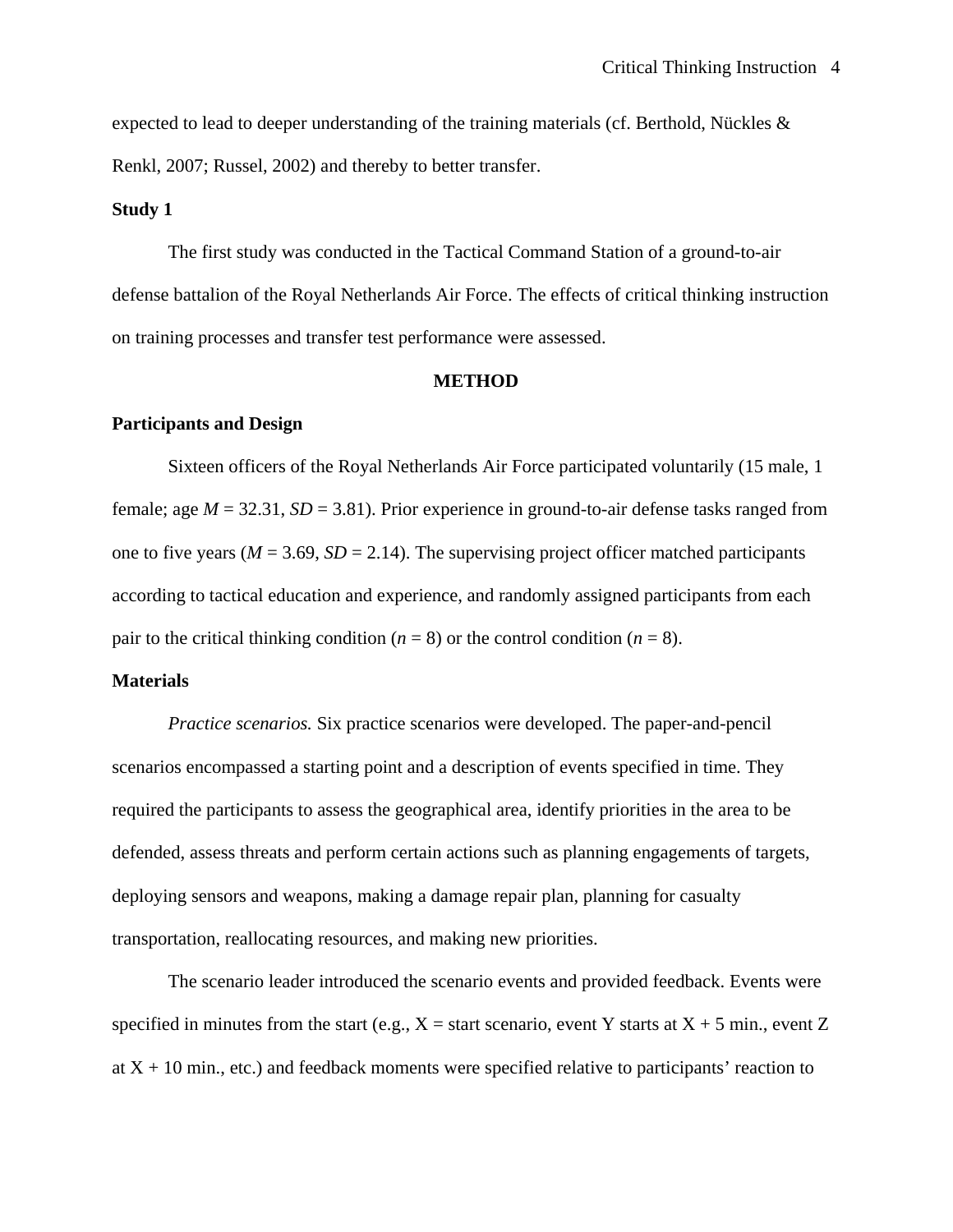events (e.g., after participants' assessment of the situation, provide feedback). Participants played the battle captain's role and the scenario leader all other roles. Each scenario took approximately 45 minutes to complete.

*Critical thinking instruction.* In the critical thinking condition, participants received a paper-based instruction, explaining the four steps in the process of critical thinking (Cohen, et al., 1998): (a) creating a story of the situation, (b) testing that story for conflicting or missing information, (c) evaluating its plausibility and finding alternative stories (i.e., contingency plans), and (d) quick consideration of the need to decide immediately or spend more time on the critical thinking process.

Participants were instructed to think aloud during the whole process (see Ericsson & Simon, 1993). Besides the textual explanation, a hand-out with a graphic representation of the four steps and two demonstrations of critical thinking in real-world situations were provided. In each demonstration, two scenario leaders showed how critical thinking should be used in the scenarios; one of them played the role of participant (i.e., the battle captain) and one of them played the other roles.

Feedback during the practice scenarios was focused on participants' critical thinking processes. Scenario leaders closely monitored participants' verbalizations of their decisionmaking processes and matched that with the required assessments as specified in the scenario. If they identified missing or wrong assessments, they would ask open-ended questions to encourage the participant to critically reflect on her/his own decision process, acknowledge the missing or wrong assessment, and take recuperating actions. When participants were adequately engaged in the critical thinking process, scenario leaders only made encouraging remarks (e.g.,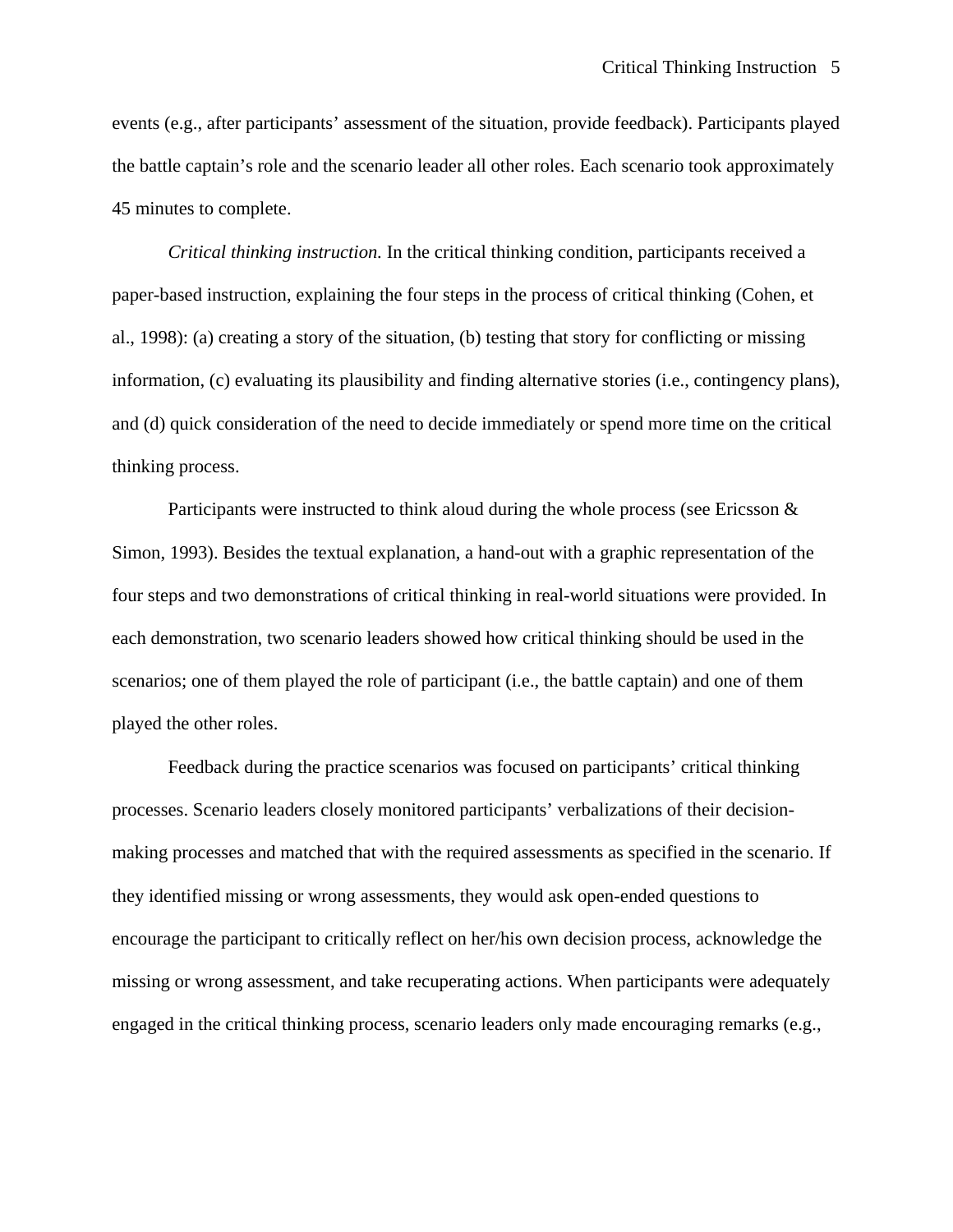'very well' or 'I understand'). Scenario leaders did not provide any other feedback or information.

*Control group instruction*. The control group participants were given a presentation of the organization and projects of the institute where two of the authors worked to engage them during the critical thinking instruction of the other group. They also received a short introduction regarding the purpose and context of the tactical practice scenarios they were about to receive. Furthermore, two example scenarios were demonstrated by two scenario leaders. These were being played as normal command post exercises, without critical thinking. During execution of the practice scenarios, participants received outcome feedback only (e.g., "that was a good assessment", "you failed to destroy the target").

*Test scenarios.* The test scenarios were two paper-and-pencil scenarios in which the participants again played the role of battle captain and the scenario leader covered all other roles*.* Neither outcome feedback nor process feedback was provided during the execution of the test scenarios. Participants were required to think aloud during execution of the test scenarios.

*Command & Control Process Measurement Tool (C2PMT*): Two types of performance measures were gathered during the practice and test scenarios: (1) outcome measures to assess the quantity and quality of the end result, and (2) process measures, to evaluate the strategies, steps and procedures used to accomplish the task. According to the C2PMT (Van Berlo & Schraagen, 2000), performance indicators were specified for both the outcomes and process measures, enabling the scenario leaders to observe and interpret the decision-making processes and outcomes.

The performance indicators were easily scored in terms of whether the behavior was observed or not; this was indicated in the respective column (Yes or No) and an overall grading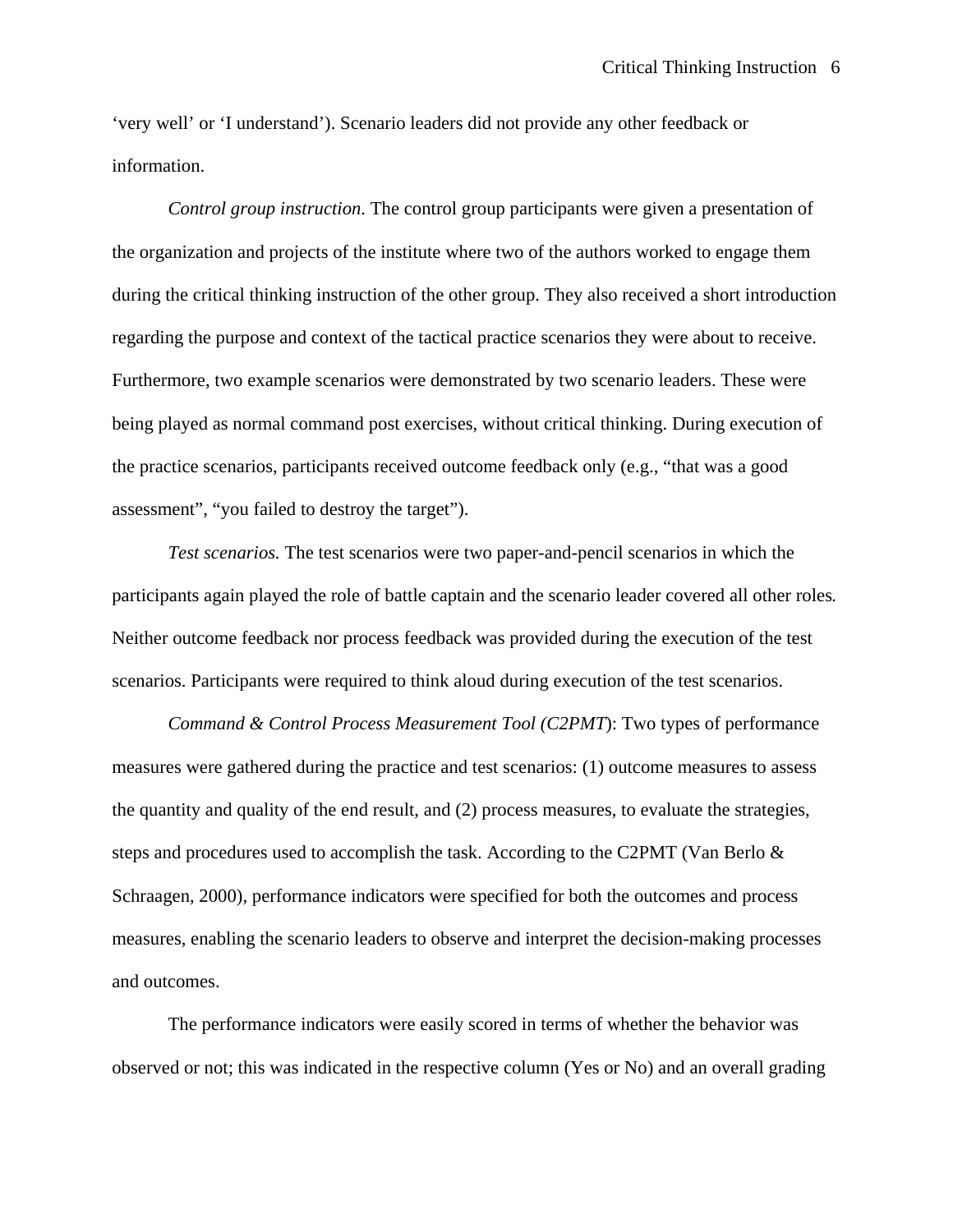(ranging from  $1 =$  very poor, to  $10 =$  excellent) for that performance measure was determined (see Table 1). Prior to the experiment, scenario leaders had used the results of a pilot-study (using the same scenarios but with different participants) to reach a common understanding of assigning grades.

## **Procedure**

The experiment had a duration of approximately 10 hours, and was run in five daily twohour sessions with one or two participants at the same time. In the first session, participants received the critical thinking instruction or general presentation followed by the two demonstration scenarios. In the three subsequent training sessions, two practice scenarios were played each time, with a 15-minute break between the scenarios.

The order of the six practice scenarios was randomly selected from all possible scenario sequences for each participant. Consecutive practice scenarios were facilitated by different scenario leaders, that is, participants practiced three scenarios with one scenario leader and the other three with another scenario leader.

The scenario leaders provided participants with all relevant scenario input, reacted to their decisions according to the scenario, provided feedback and evaluated performance. The participants were required to verbalize their thoughts during the scenarios to provide the scenario leader insight into their (critical) thinking processes, enabling the evaluation of participants' performance and provision of feedback. About two to three times during a practice scenario, the scenario leader provided feedback, during which the scenario was 'frozen' for a few minutes. Scoring of the performance indicators was done continuously during the scenario. Thus, when participants were *stating the right priorities* or *providing a logical argument for an assessment*, these performance indicators for the performance measure *quality of plans* were ticked off. These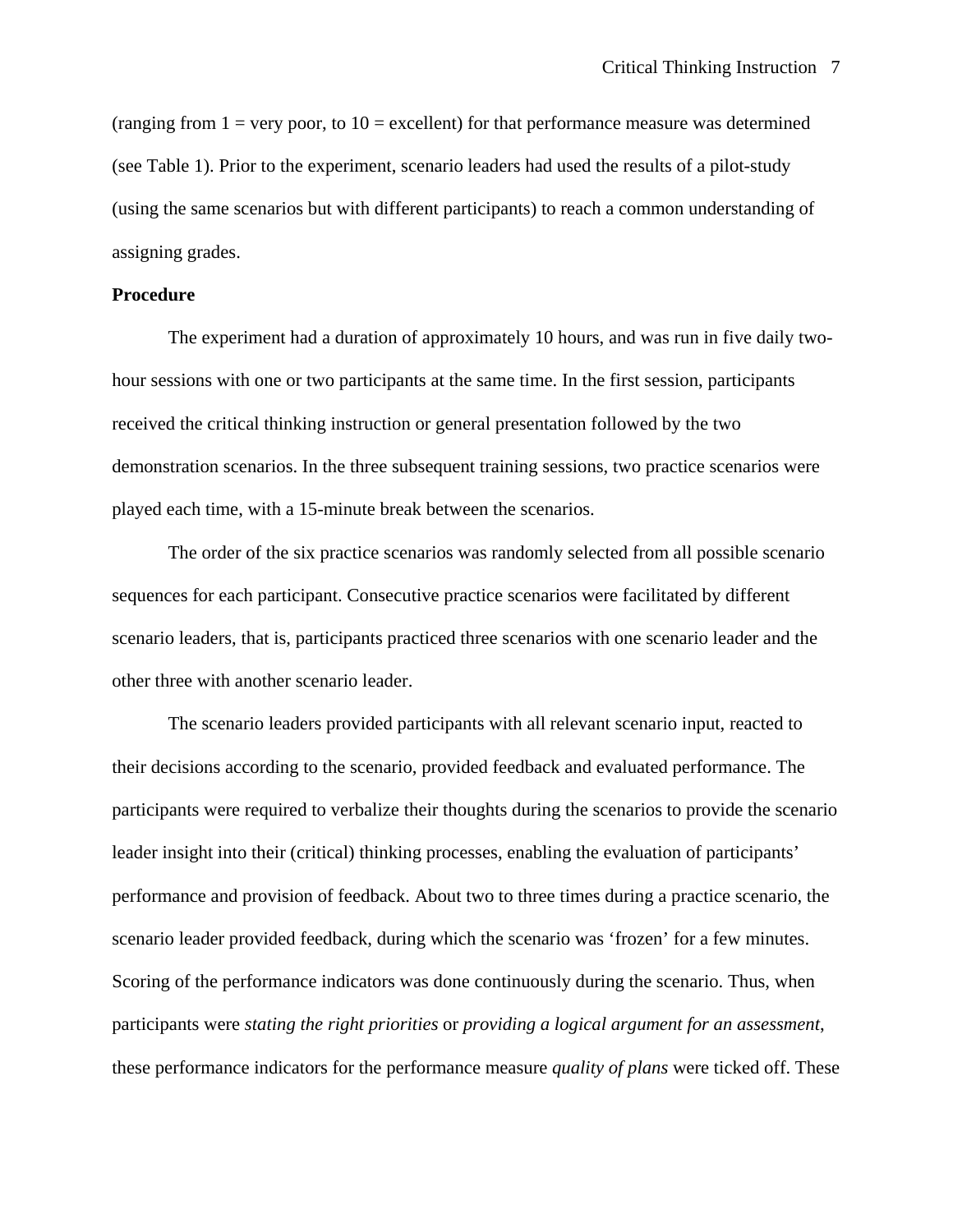indicators served as a support tool for the scenario leader to be able to grade (between  $1 - 10$ ) performance measures at the end of a scenario.

In the fifth session two test scenarios were played. Order and assignment of the test scenarios to scenario leaders was balanced. Again, all participants were asked to think aloud, however, no feedback was given. Participants' verbalizations of their (critical) thinking were used to grade performance.

#### **Data Analysis**

 Quality of actions and contingency plans were scored and aggregated into a measure of the decision outcome (Cronbach's  $\alpha = 0.76$ ). Similarly, information processing and argumentation were graded and aggregated into a measure of the decision process (Cronbach's  $\alpha$ )  $= 0.93$ ).

#### **RESULTS**

Measures of decision process and outcome were analyzed using a t-test for two dependent samples. In all analyses reported below, a significance level of .05 is set and *Hedge's g* with 95% Confidence Interval (CI) is reported as a measure of effect size, and because of small sample sizes it was corrected for bias using the method reported in Hedges and Olkin (page 80, 1985).

*Training.* The means of the decision process and outcome measures during training are presented in Figure 1. Paired t-tests showed that critical thinking had an effect on decision outcome,  $t(7) = -3.25$ ,  $p = .01$ ,  $g = 1.09$  [95% CI = .20; 1.98], with participants in the critical thinking group reaching higher grades ( $M = 5.65$ ,  $SD = 1.62$ ) than participants in the control group ( $M = 3.78$ ,  $SD = 0.31$ ). However, no significant effects were found of critical thinking on decision process,  $t(7) = 1.65$ , *ns*.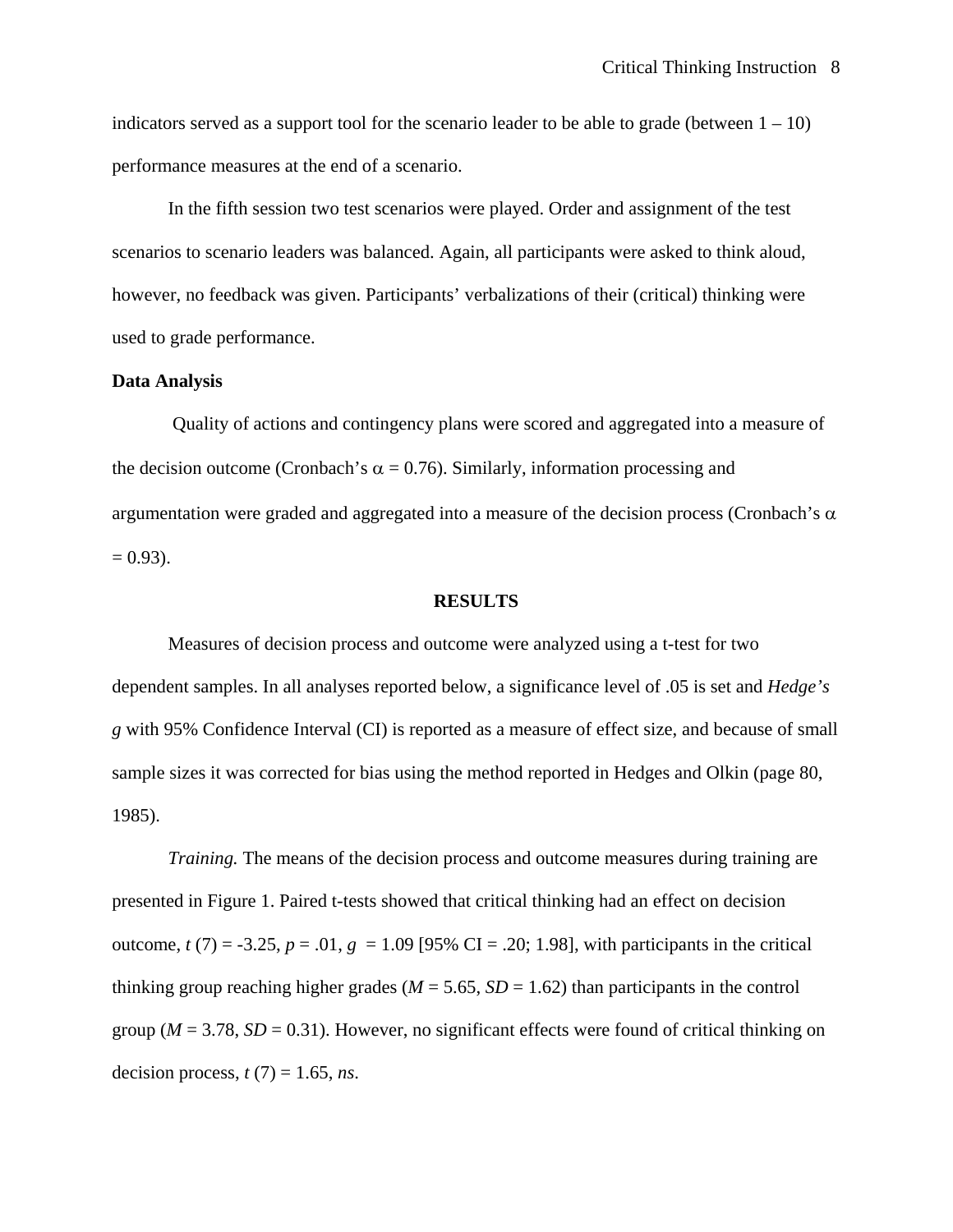*Test.* The means of decision process and outcome measures are presented in Figure 1. Paired t-tests showed a small effect of critical thinking instruction on decision outcome, *t* (7) = - 2.35,  $p = .05$ ,  $g = 0.63$  [CI =  $-.08$ ; 1.34], with the critical thinking group performing better (*M* = 4.94,  $SD = 1.65$ ) than the control group ( $M = 3.44$ ,  $SD = 1.30$ ). Again, no effects were found of critical thinking on decision process measures,  $t(7) = 1.61$ , *ns*.

#### **DISCUSSION**

Participants in the critical thinking condition made better decisions than the control group during training, and this seemed to carry over into the test. However, critical thinking did not benefit the processes of decision-making, only the decision outcomes. But although the process measures failed to show statistically significant effects of critical thinking, a trend can be observed from Figure 1 suggesting that participants from the critical thinking group obtained slightly higher grades than the control group.

It may have been that scenario leaders' scoring was biased by their knowledge of the instructional intervention, favoring the decision strategies of the control group because they did not receive critical thinking support. Nevertheless, the focus of the critical thinking approach on critical assumptions, conflict, missing information, and contingencies is likely to have resulted in the better decision outcomes, although with average grades around 5 (out of max 10), even the critical thinking group does not show adequate performance.

The results suggest that the critical thinking approach might be a useful tool for improving the quality of training tactical decision-making, as earlier explorative studies indicated (e.g. Cohen, et al. 1996; Freeman & Cohen, 1996; Klein et al., 1997). However, this study had some limitations.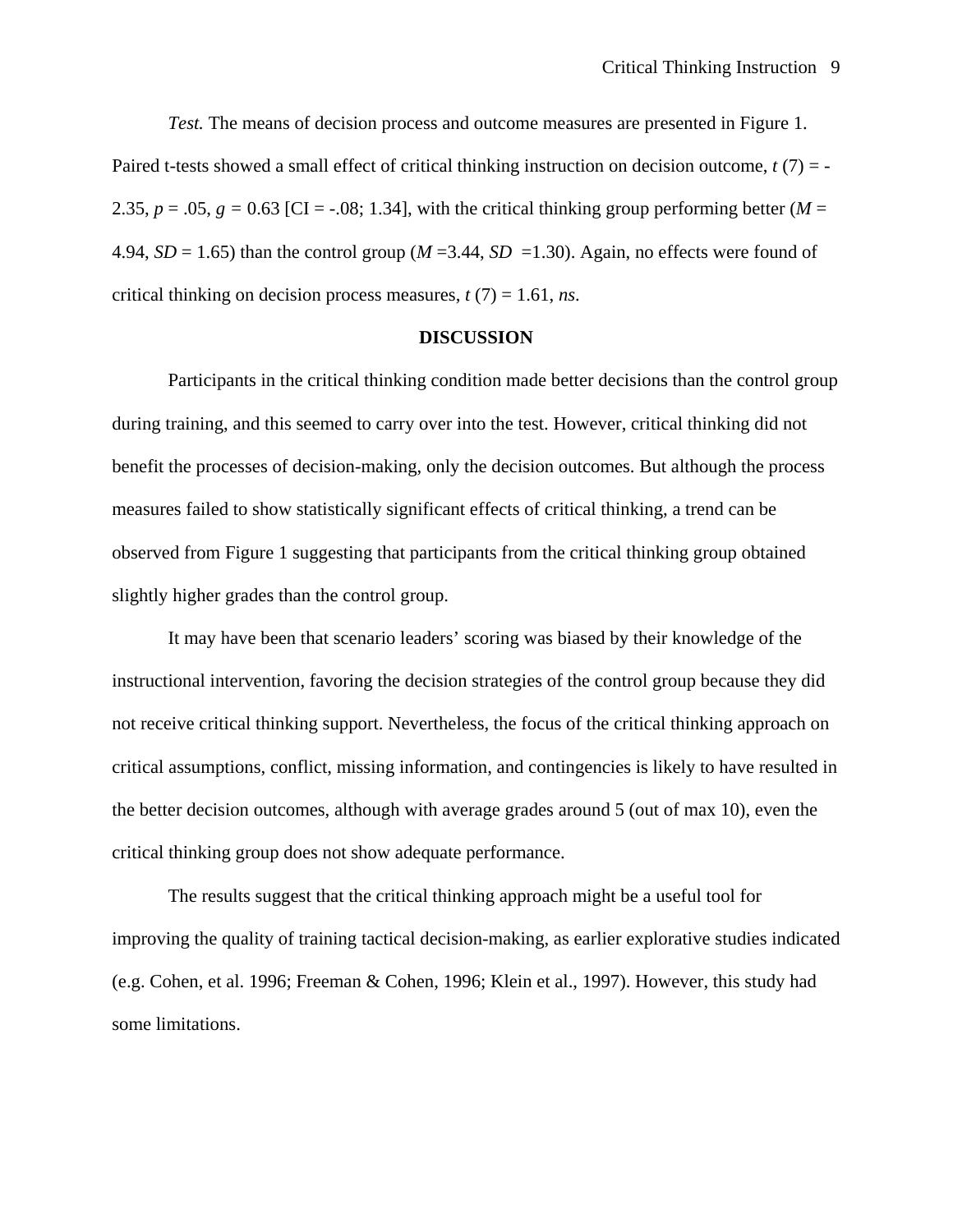First, scenario leaders' were the evaluators of the practice and test scenarios, so their scoring may have been biased. Second, the effect of the instruction has been studied in a simplified task environment. For reasons of transfer it is necessary to investigate whether critical thinking skills can be successfully trained in high-fidelity task environments. Finally, in this study the test tasks were rather similar to the training tasks. When critical thinking leads to deeper understanding of the training material, we would also expect benefits of this type of instruction for test tasks that are different from the training tasks. Hence, a second study was conducted to address these issues, using independent assessments and a more realistic task environment.

## **Study 2**

This study was conducted in the domain of *anti-air warfare* and *anti-surface warfare* at the Operational School of the Royal Netherlands Navy. Teams of one officer and one petty officer played single ship / single threat scenarios in a high fidelity tactical simulator.

#### **Method**

#### **Participants**

Sixteen officers of the Royal Netherlands Navy volunteered to participate in the experiment (15 male, 1 female; age  $M = 36.08$ ,  $SD = 6.07$ ), with prior sailing experience ranging from 2 to 17 years ( $M = 10.23$ ,  $SD = 5.57$ ). The supervising project officer matched participants according to their tactical education and experience, and assigned participants from each pair randomly to the critical-thinking condition  $(n = 8)$  and control condition  $(n = 8)$ .

#### **Materials**

*Practice scenarios.* Four anti-surface warfare practice scenarios of approximately 120 minutes each were developed. Two of these scenarios were paper-and-pencil scenarios, and two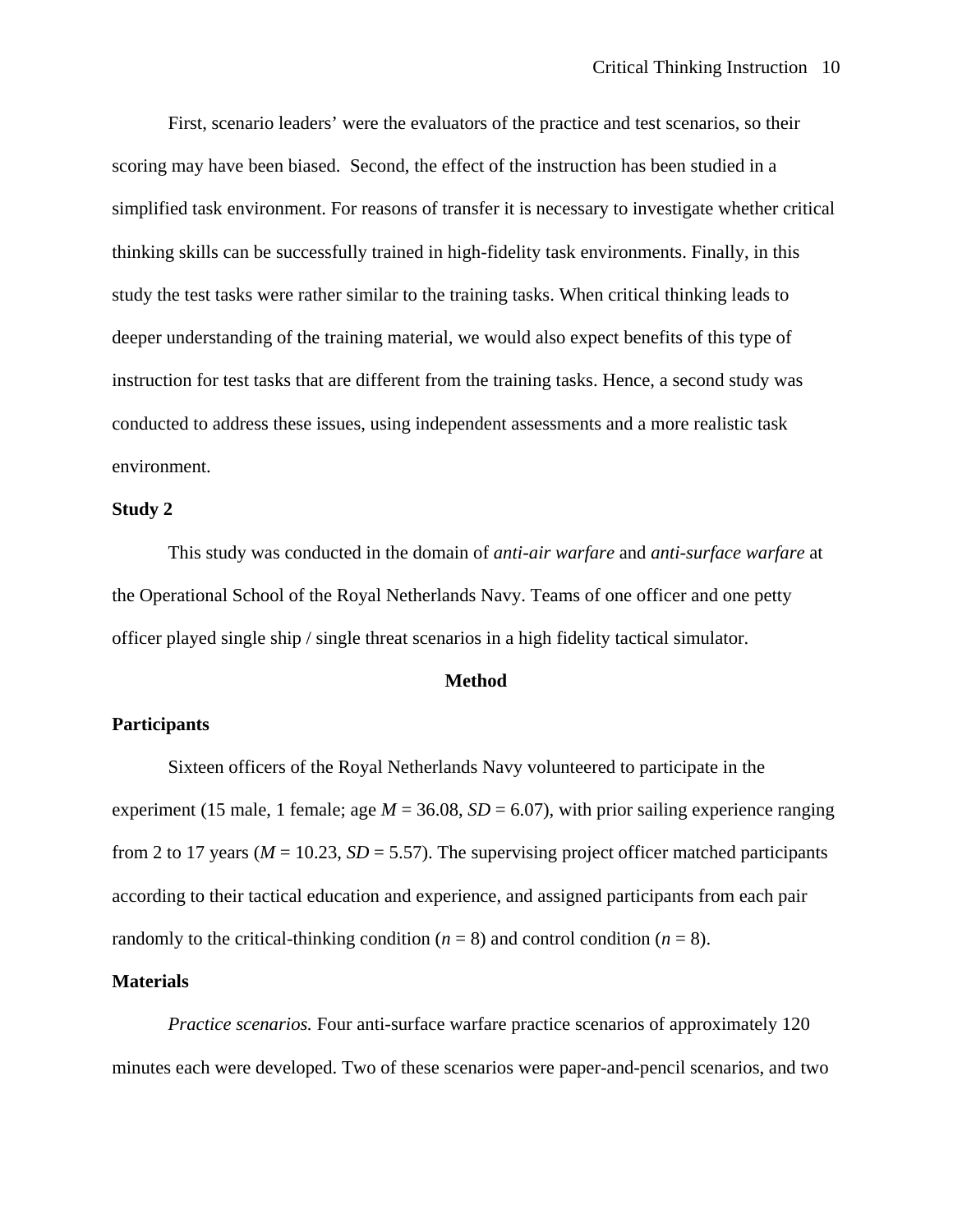were scenarios to be run in the high fidelity tactical simulator. All four scenarios had a structure similar to the scenarios in Study 1. Participants played the role of principal warfare officer and assistant and the scenario leader played all other roles. The assistant was responsible for tactical picture compilation, interacted with the operators or the system to gather all information and presented that graphically to the principal warfare officer, who interpreted the picture and decided on which actions (e.g., maneuvers, engagements) to take.

*Critical thinking instruction.* Identical to Study 1.

*Control group instruction*. Identical to Study 1.

*Test scenarios*. Two test scenarios were developed: (a) A post-test scenario that was a variation on the practice scenarios (i.e., anti-surface warfare), (b) a transfer scenario that was different from the practice scenarios on both superficial and structural level (anti-*air* warfare) scenarios. On board Royal Netherlands Navy frigates, air and surface warfare are different expertise areas and managed by different officers. Both test scenarios were played in the tactical simulator. No feedback was provided during execution of the test scenarios.

*Performance measures:* The same performance measures as in Study 1 were used. In addition, time management and team skills were graded (cf. Smith-Jentsch, Zeisig, Acton, & McPherson, 1998) but these were left out from our analyses. Because scenario leaders and evaluators were used to the official NATO scale, it was decided to use this 4-point scale which ranges from 1 = Unsatisfactory, 2 = Marginal, 3 = Satisfactory, to  $4$  = Excellent (see Van Berlo & Schraagen, 2000) to grade all performance measures.

#### **Procedure**

Prior to the study, scenario leaders assigned to critical thinking teams were extensively briefed on the critical thinking instruction, as well as on how to support the teams in the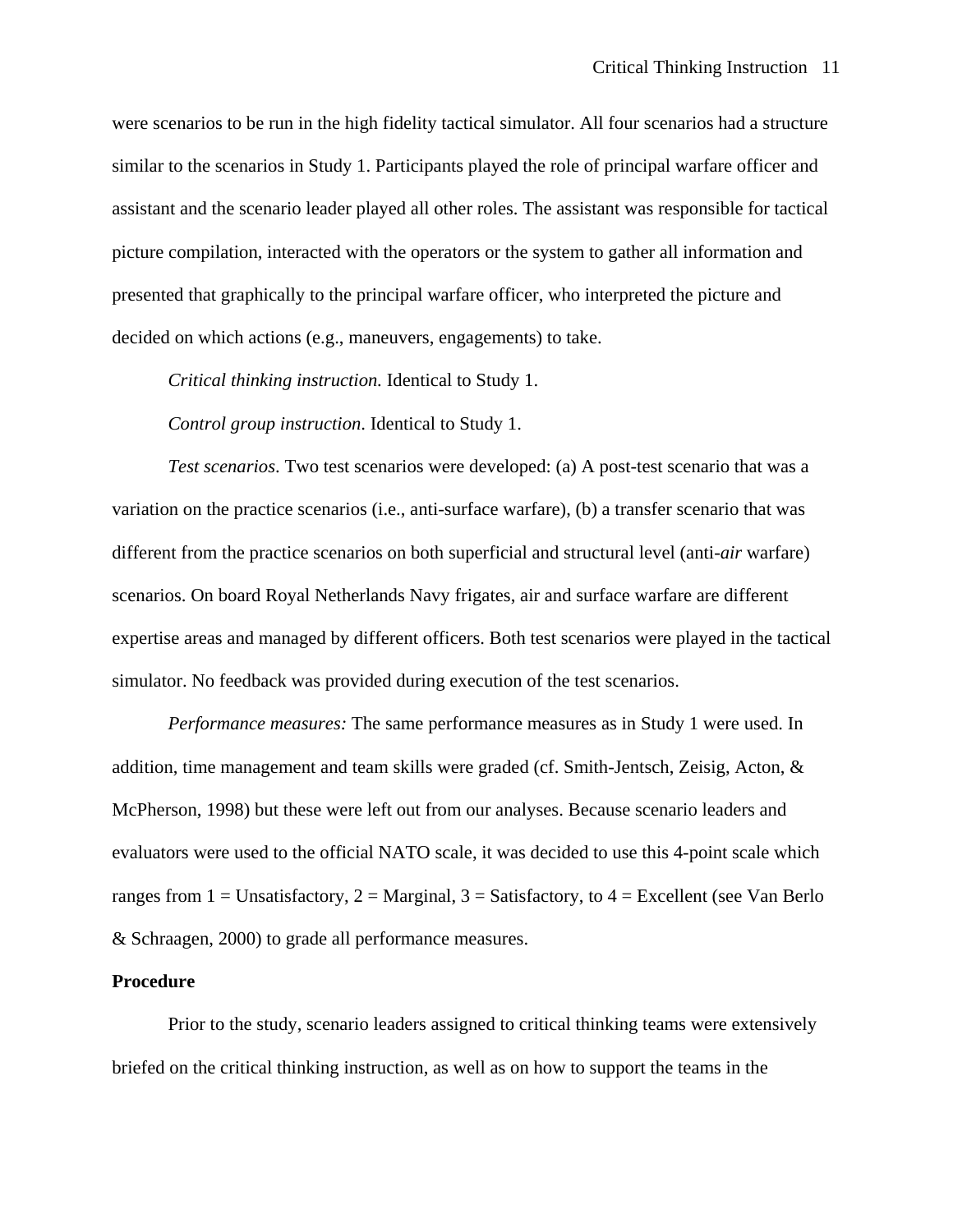application of the critical thinking processes. Scenario leaders assigned to control teams were not informed about the concept of critical thinking and were instructed to provide outcome feedback. The experimenter instructed the two subject matter experts (SME) who evaluated the transfer tests on the scoring procedure and how to use the scale. These SME's were blind to the conditions and were not informed about the concept of critical thinking instruction nor of the purpose and design of the study. Again, scenarios of a pilot study were used to arrive at a common interpretation of performance indicators.

The experiment lasted approximately 20 hours and was run in five daily sessions of approximately four hours. In the first session, participants received the instruction to play the scenarios as a normal command and control exercise. Participants in the critical thinking group received a critical thinking tutorial, followed by a demonstration in which the scenario leader showed how critical thinking should be used in the scenarios. The control group witnessed a presentation of the institute where two of the authors work. After that, a demonstration was given of the same example scenario as the critical thinking group received, but without critical thinking. In the subsequent training sessions, two practice scenarios were played each day, with a 1-hour break in between the scenarios.

The order of practice scenarios was predefined and similar for all participants and scenario leaders were assigned to scenarios because specific expertise was required for specific scenarios. As in study 1, in the first two scenarios, scenario leaders provided participants with all relevant scenario input, reacted to their decisions according to the scenario, provided feedback and evaluated performance on the basis of participants' thinking-aloud. The two subsequent practice scenarios were played in the simulator, thus leaving only giving feedback and evaluating performance for the scenario leaders.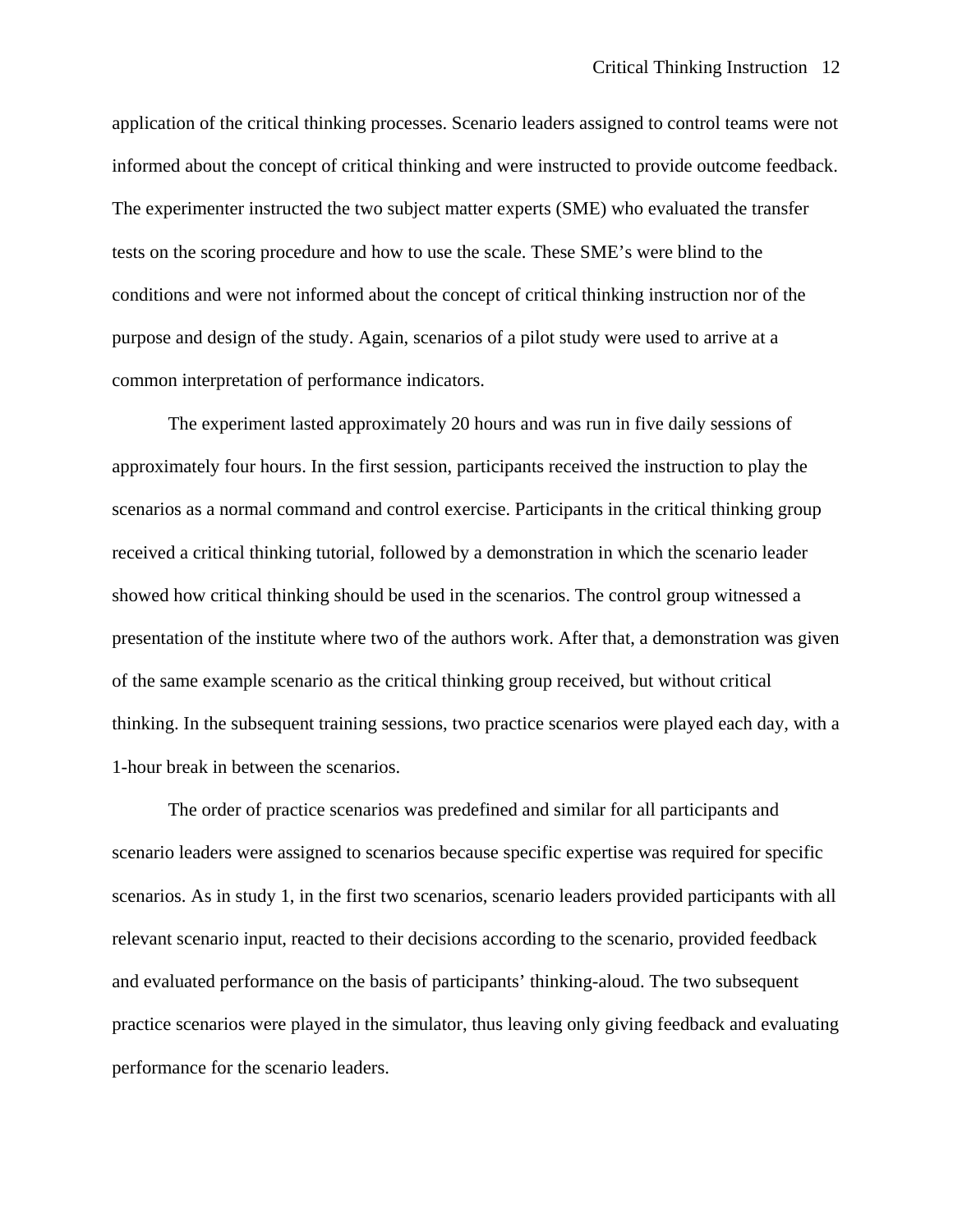About four to five times during a practice scenario, the scenario leader provided feedback, and 'froze' the scenario for a few minutes. Scoring of the performance indicators was done during the scenario. The performance measures were graded four times during the scenario; markers in the scenario description prompted the scenario leader to do this.

In the fourth session, the test scenarios were played in the simulator. Order of the test scenarios was balanced per session: Thus, half of the participants played a transfer test scenario prior to the post-test scenario, and the other half vice versa. All participants were asked to think aloud to enable performance evaluation but no feedback was given. SME's scored the performance indicators during execution of the scenario when a participant exhibited the behavior as in Study 1, and markers in the paper based scenario description prompted the evaluator to grade all performance measures at that particular moment, four times per scenario.

#### **Data analysis**

Participants were graded individually. The mean grades on information processing, argumentation, quality of action plans, and quality of contingency plans were calculated for each team of two participants for the four training scenarios and test scenarios. Scores for information processing and argumentation were aggregated into a measure of decision process (*Cronbach's*   $\alpha$  = 0.88). Decision outcome was an aggregate measure of scores on quality of action and contingency plans (*Cronbach's*  $\alpha$  *=* 0.84).

#### **RESULTS**

The effects of critical thinking on the decision process and outcome were analyzed using t-test for two dependent samples. In all analyses reported below, a significance level of .05 is set and Hedge's *g* [with 95% CI] is reported as effect size measure and, because of the small sample size, corrected for bias using the method reported in Hedges and Olkin (page 80, 1985).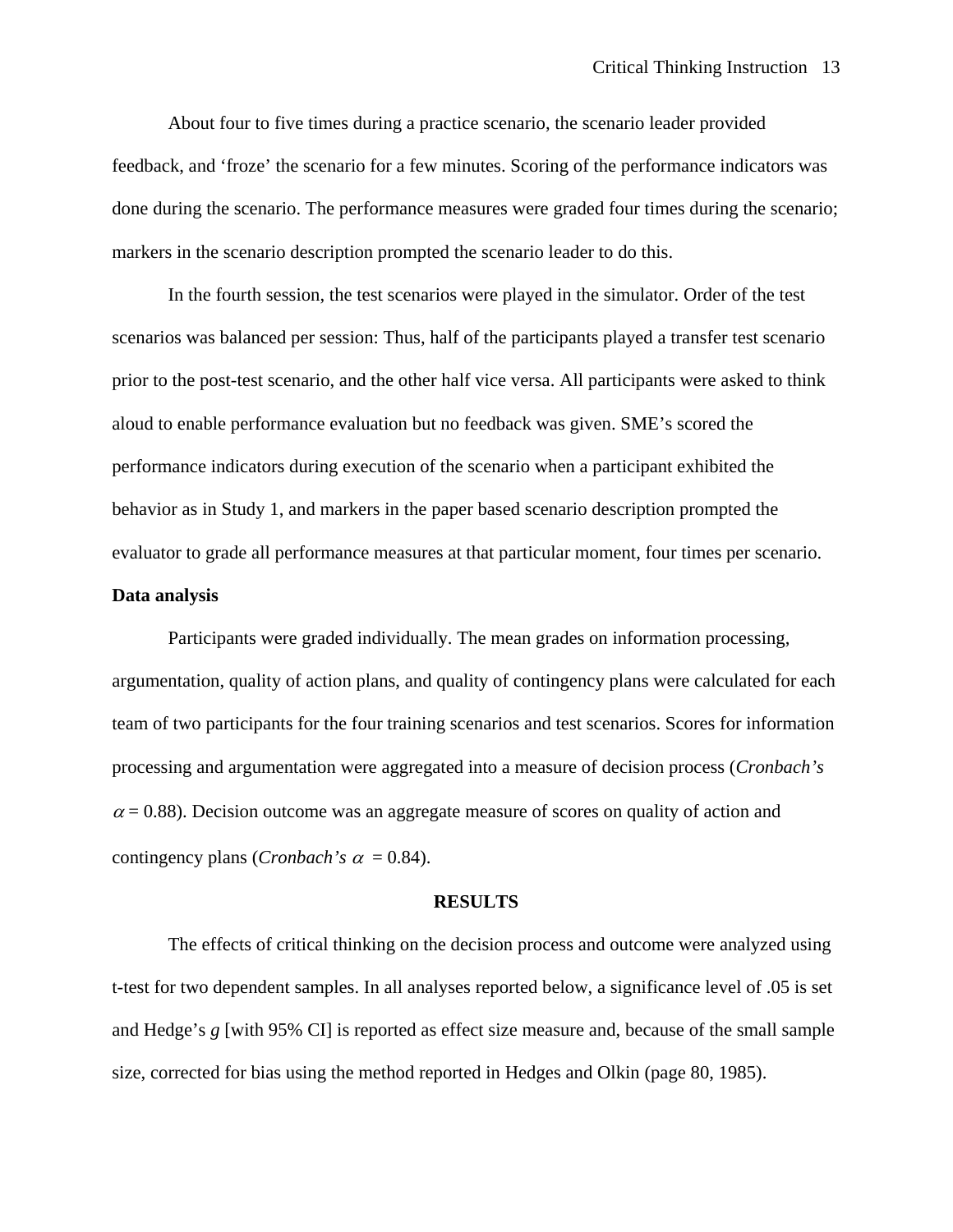#### **Training**

Analysis of the process,  $t(3) = -31$ , ns and outcome measures,  $t(3) = -1.00$ , ns, showed no significant effects of critical thinking during training.

## **Tests**

Figure 2 presents the mean grades on all performance measures for both conditions in the tests. Paired t-tests showed that none of the performance measures on the post-test were affected by critical thinking instruction: decision process,  $t(3) = .61$ , *ns* and outcome  $t(3) = .67$ , *ns*.

Performance measures on the transfer test were significantly affected by critical thinking instruction. On the decision process, the critical thinking teams received significantly higher grades ( $M = 2.88$ ,  $SD = 0.37$ ) than the control teams ( $M = 2.20$ ,  $SD = 0.23$ ),  $t(3) = -4.23$ ,  $p = 0.03$ ,  $g = 1.91$  [95% CI = .98; 2.83], and the decision outcomes of critical thinking teams were also higher ( $M = 2.42$ ,  $SD = 0.36$ ) than those of the control teams ( $M = 1.69$ ,  $SD = 0.39$ ),  $t(3) = -4.70$ ,  $p = .02$ ,  $g = 1.67$  [95% CI = .76; 2.58] Using the Benjamini-Hocherg procedure (Benjamini & Hochberg, 1995) to correct for a false discovery rate, the effects on the performance measures remain significant.

#### **DISCUSSION**

This study showed clear benefits of critical thinking instruction on transfer to a task that differed from the training scenarios. Thus, it seems that the critical thinking instruction has provided the participants with a better strategy to approach new problems in the transfer test scenario. The study failed to show benefit of critical thinking instruction on the post-test scenario. This difference with Study 1 may be because the tactical problems in the post-test scenario closely resembled the training scenario, providing participants with the opportunity to rely on their specific memories of similar cases they had experienced during training. As Cohen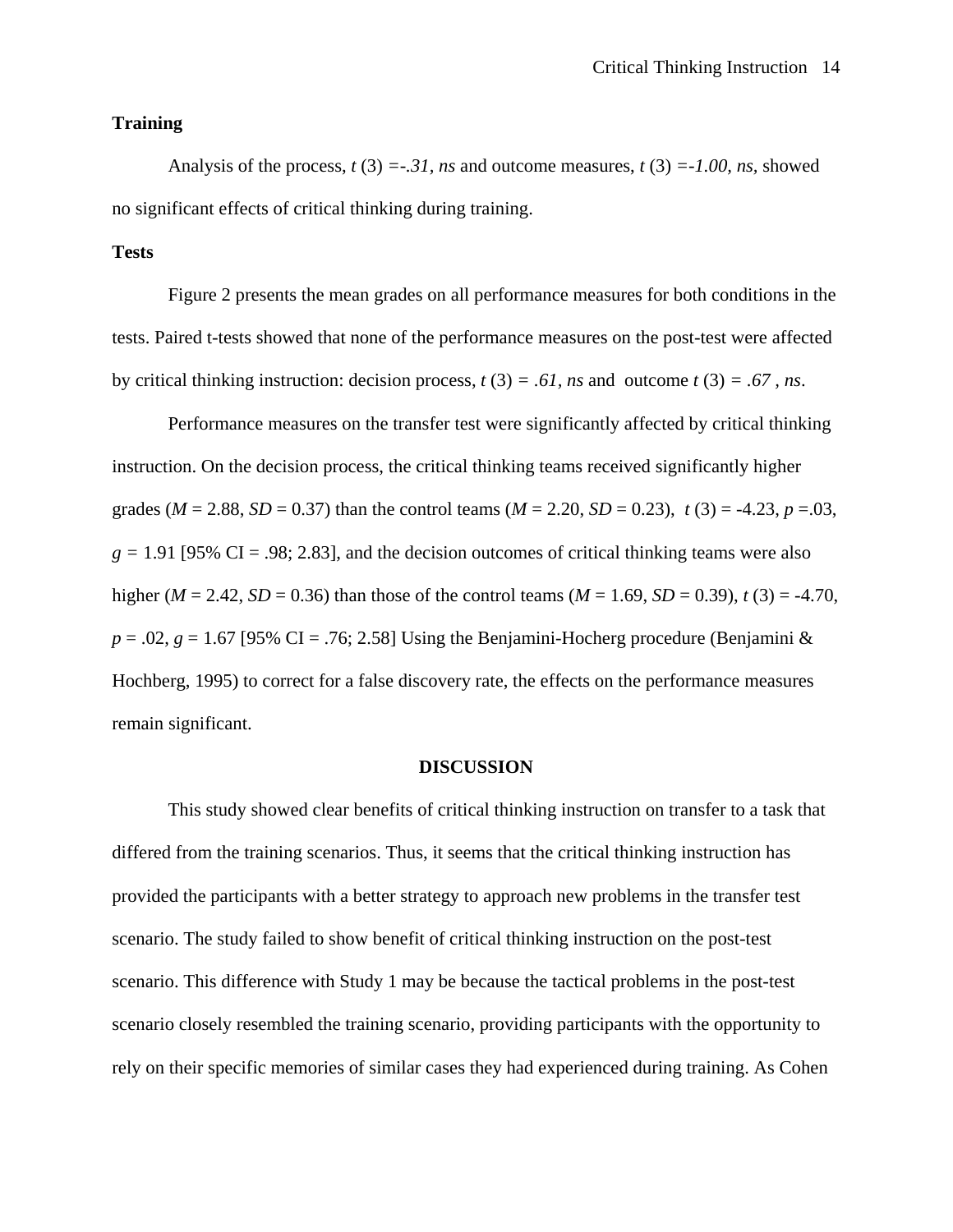et al. (1998) argued, critical thinking is not expected to increase decision quality for routine problems, probably because then there is no need to "search for patterns in the training material, restructuring of problem representations, or metacognitive processes" (Schnotz and Kürschner, 2007).

#### **GENERAL DISCUSSION**

The two field studies reported in this paper examined the effects of critical thinking instruction on training complex decision making in command and control. With respect to participants' performance, it was hypothesized that critical thinking instruction yields better training outcomes than training without critical thinking, that is, higher test performance. The studies support this hypothesis.

Our findings are consistent with those of studies on the effects of critical thinking instruction on command and control decision making (Freeman & Cohen, 1996), nursing (Forneris & Peden-McAlpine, 2006), medical diagnosis (Klein, 1998), and management (Yeo, 2007). Not only do participants show improved decision processes, their decision outcomes, measured in terms of e.g. the quality of plans, were also better. We have shown that critical thinking instruction can also be successfully applied in training decision making skills in interactive and dynamic high fidelity simulators and renders better results than merely conducting exercises in these simulator environments.

The performance gains can probably be partly ascribed to participants being able to apply a better decision strategy as a result of the critical thinking instruction (Cohen et al., 1996; Cohen et al. 1998; Freeman & Cohen, 1996). As Halpern (1997) has shown, when students are taught critical thinking skills, they are less likely to make the typical decision mistakes caused, for example, by confirmation bias.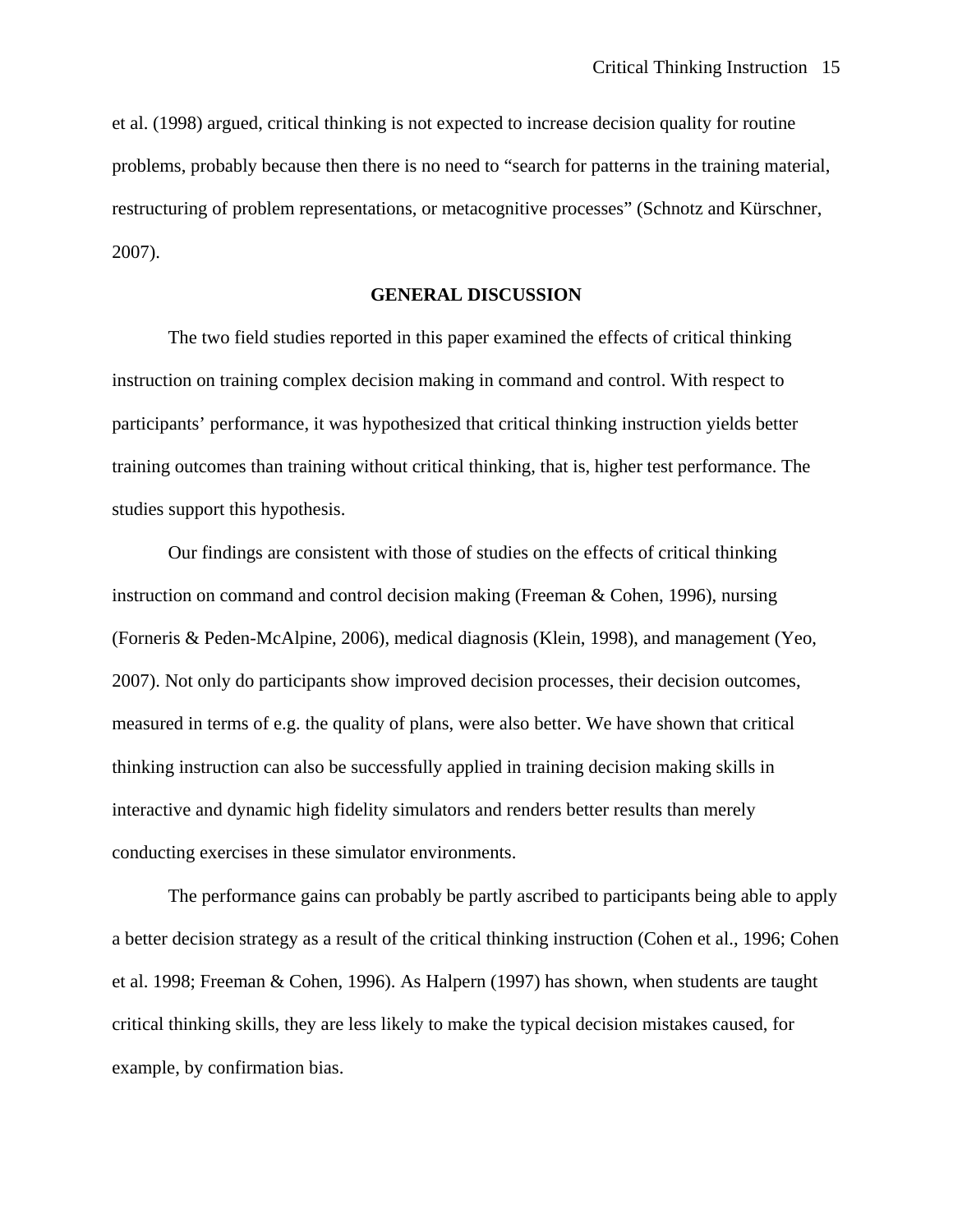That we found critical thinking instruction to have an effect on performance on an untrained transfer test scenario in Study 2 may be an indication that participants have gained a deeper understanding of the task content, which enabled them to solve new decision problems that differed from the training problems (cf. Van Merriënboer, 1997; Van Merriënboer & Paas, 1990). An interesting question for future research that cannot be answered based on our data, is exactly what aspects of critical thinking instruction lead to a deeper level of understanding. Possibly, the instruction triggers processes of self-explanation or reflection on the structure of the task (Chi, Basok, Lewis, Reimann & Glaser, 1989; Renkl, 1997). It might be interesting to disentangle the contributions of different processes to training and transfer.

There are some limitations of this field study: First of all, in study 1 the test performance evaluators were also the scenario leaders and thus informed about the experimental manipulation. Secondly, although the evaluators of test performance were blind to the experimental manipulation in study 2, scenario leaders and evaluators could not be balanced over training or test scenarios. This was because the specific training materials required subject matter experts to evaluate them, and because the scenario leaders instructing the control group had to remain uninformed about the critical thinking instruction to prevent them from introducing critical thinking elements in the control group instruction. This may have introduced some confound in the study. Thirdly, the small sample size, especially in study 2, limits the transferability of our findings to other training programs.

Nevertheless, in combination with previous studies, our field studies seem to warrant implementation of critical thinking instruction in training programs. However, implementation studies with larger numbers of participants are needed to provide answers to important questions, concerning how critical thinking instruction can be integrated into an existing curriculum, what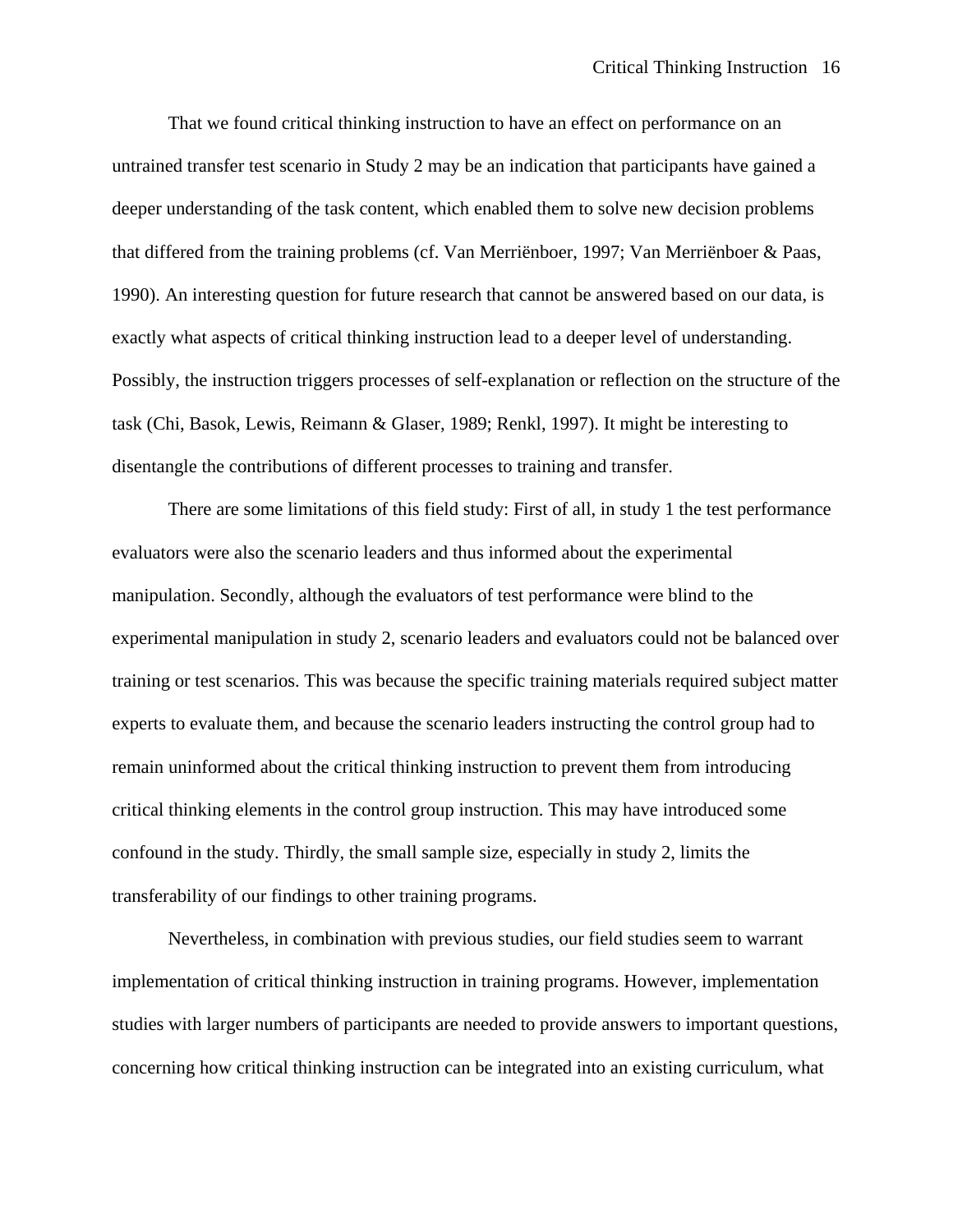practice instructors need for successful application, and what the long term effects are on decision making performance.

#### **KEY POINTS**

- Critical thinking instruction explicitly teaches strategies such as story building, selfexplanation and reflection when training military tactical decision making
- Critical thinking instruction can be successfully taught to relative novice military decision makers
- Critical thinking instruction benefits test performance when compared to standard scenario based training, especially transfer to untrained tactical problems.

## **REFERENCES**

- Benjamini, Y., & Y. Hochberg. 1995. Controlling the false discovery rate: a practical and powerful approach to multiple testing. *Journal Of Royal the Statistical Society: Series B (Statistical Methodology). 57*, 289-300.
- Berthold, K., Nückles, M., & Renkl, A. (2007). Do learning protocols support learning strategies and outcomes? The role of cognitive and metacognitive prompts. *Learning and Instruction, 17*, 564-577.
- Chi, M. T. H., Bassok, M., Lewis, M. W., Reimann, P., & Glaser, R. (1989). Self-explanations: How students study and use examples in learning to solve problems. *Cognitive Science*, *13,* 145-182.
- Cohen, M. S., Freeman, J. T., & Thompson, B. T. (1998). Critical thinking skills in tactical decision making: a model and a training strategy. In J. A. Cannon-Bowers & E. Salas (Eds.), *Making decisions under stress: Implications for individual and team training* (pp. 155-190). Washington, DC: American Psychological Association.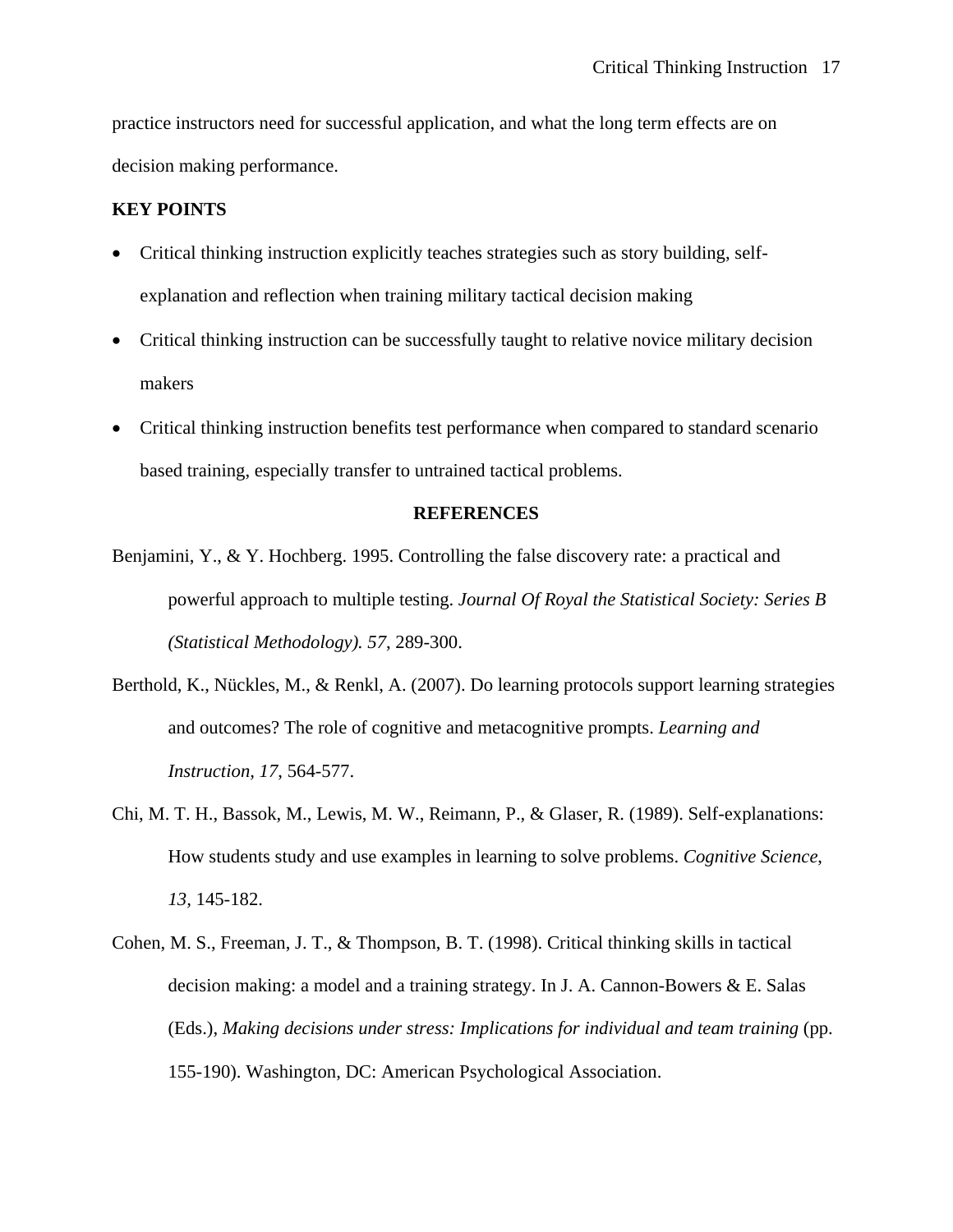- Cohen, M. S., Freeman, J. T., & Wolf, S. (1996). Meta-recognition in time stressed decision making: Recognizing, critiquing, and correcting. *Human Factors, 38*, 206-219.
- Endsley, M. R., Hoffman, R., Kaber, D. B., & Roth, E. (2007). Cognitive engineering and decision making: An overview and future course. *Journal of Cognitive Engineering and Decision Making, 1,* 1-21.
- Ericsson, K. A., & Simon, H. A. (1993). *Protocol analysis: Verbal reports as data* (Rev. ed.). Cambridge, MA: MIT Press.
- Forneris, S. G., & Peden-McAlpine, C. J. (2006). Contextual learning: A reflective learning intervention for nursing education. *International Journal of Nursing Education Scholarship, 3,* 1-18*.*
- Freeman, J. T., & Cohen, M. S. (1996). Training for complex decision-making: A test of instruction based on the recognition/metacognition model. *Proceedings of the 3rd International Command and Control Research and Technology Symposium 1996.* Retrieved May 12, 2005 from www.cog-tech.com/papers/c2/c2\_1996.pdf.
- Halpern, D. F. (1997). Students need 'reality checks'. *Education Digest, 63,* 24-26.
- Hedges, L., & Olkin, I. (1985). Statistical Methods for Meta-Analysis. New York: Academic Press
- Klein, G. A. (1998). *Sources of power: How people make decisions.* Cambridge, MA: MIT Press.
- Klein, G. A., Moon, B. A., & Hoffman, R. R. (2006). Making sense of sensemaking 1: Alternative perspectives. *IEEE Intelligent Systems, 21*, 70-73.
- Renkl, A. (1997). Learning from worked-out examples: A study on individual differences. *Cognitive Science*, *21*, 1-29.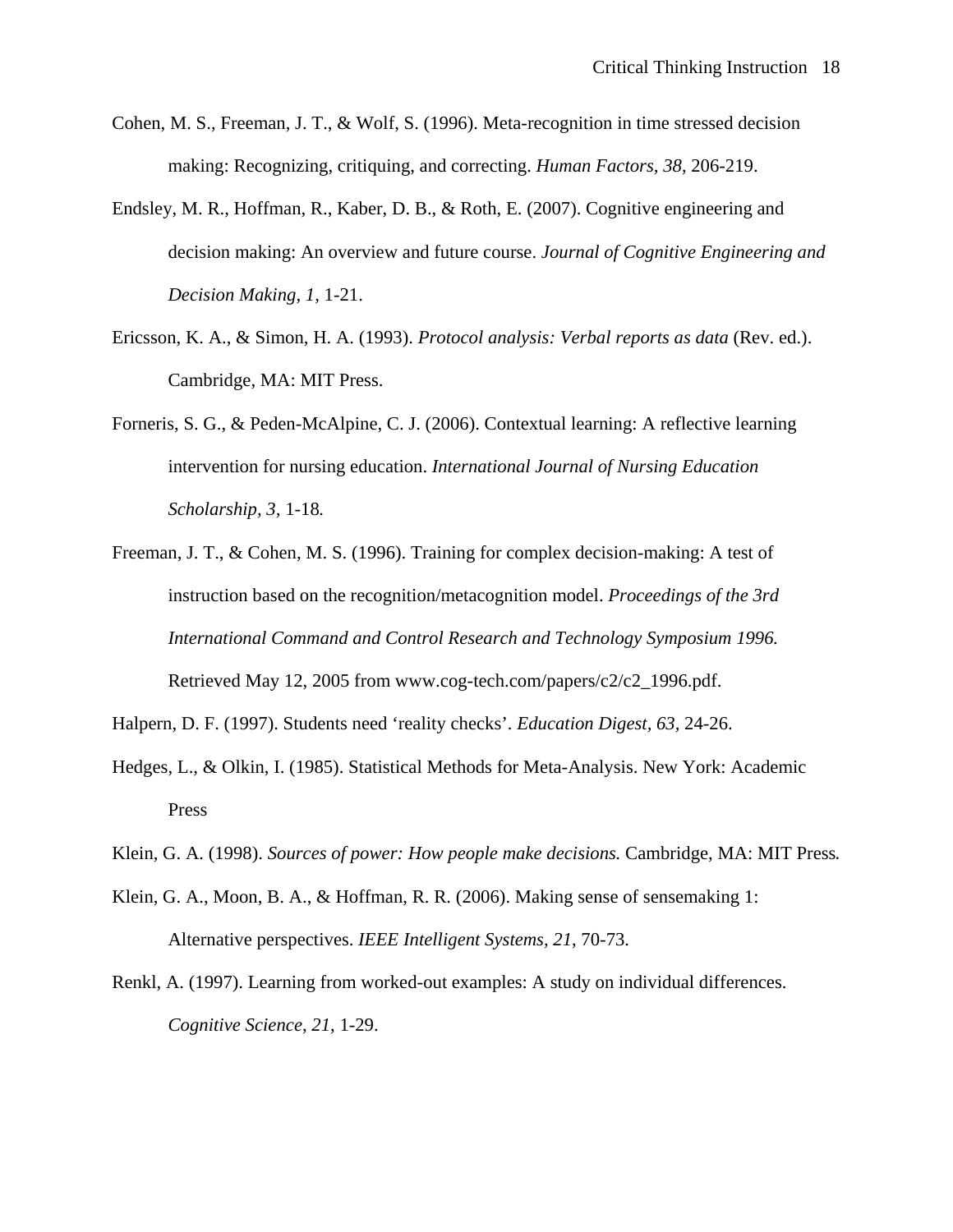Russell, A. (2002). The role of epistemic agency and knowledge building discourse to foster interprofessional practice in a Canadian hospital. Paper presented at the *American Educational Research Association Annual Conference, New Orleans*. Retrieved October 30, 2008 from www.ikit.org/fulltext/2002AERAAnn.pdf.

- Schnotz, W., & Kürschner, C. (2007). A reconsideration of cognitive load theory, *Educational Psychology Review, 19*, 469–508.
- Smith-Jentsch, K. A., Zeisig, R. L., Acton, B., & McPherson, J. A. (1998). Team dimensional training: A strategy for guided team self correction. In J. A. Cannon-Bowers  $\&E$ . Salas (Eds.), *Making decisions under stress: Implications for individual and team training* (pp. 271-298). Washington, DC: American Psychological Association.
- Van Berlo, M. P. W., & Schraagen, J. M. C. (2000). A generic assessment tool for evaluating C2 exercises. In *Proceedings Interservice/Industry Training, Simulation and Education Conference (I/ITSEC) 2000*, Orlando FL (pp. 652-660 [CD ROM]). Arlington, VA: National Training and Simulation Association.
- Van Merriënboer, J. J. G. (1997). *Training complex cognitive skills: A four component instructional design model for technical training*. Englewood Cliffs, NJ: Educational Technology Publications.
- Van Merriënboer, J. J. G., & Paas, F. (1990). Automation and schema acquisition in learning elementary computer programming: Implications for the design of practice. *Computers in Human Behavior, 6*, 273-289.
- Yeo, R. K. (2007). (Re)viewing problem-based learning: An exploratory study on the perceptions of its applicability to the workplace. *Journal of Managerial Psychology, 22,*  369-391.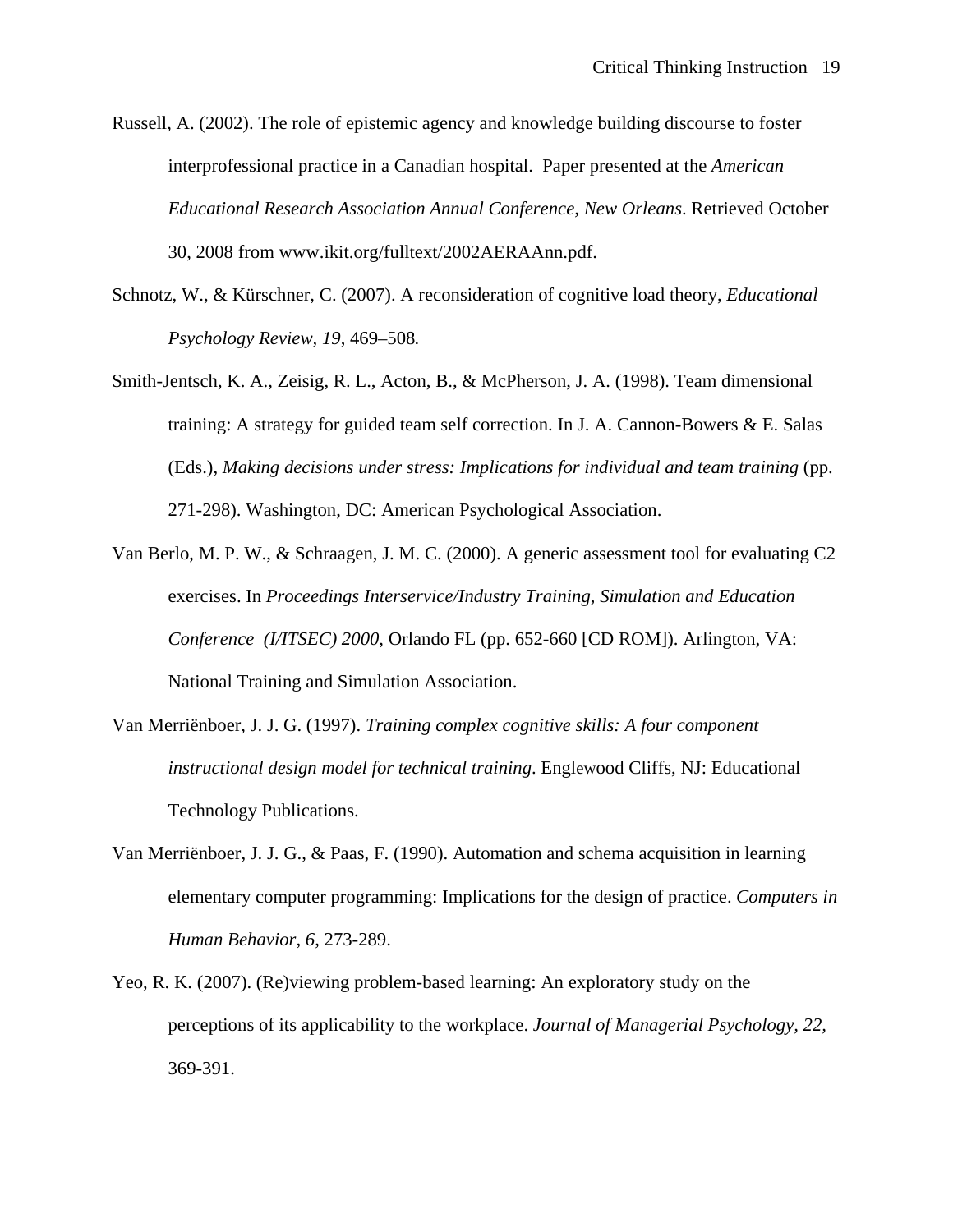Anne S. Helsdingen received her PhD in Educational Technology from the Open University of The Netherlands in 2008. She is a researcher at the Centre for Learning Sciences and Technologies, Open University of The Netherlands, Heerlen

Karel van den Bosch received his PhD in Psychology from the Radboud University Nijmegen, The Netherlands, since 1991. He is a senior researcher at TNO Defence, Safety and Security, Soesterberg.

Tamara van Gog is an associate professor of educational psychology at the Institute of Psychology of the Erasmus University Rotterdam, The Netherlands. In 2006 she received her PhD in Educational Technology from the Open University of The Netherlands, Heerlen. At the time this work was conducted, Tamara van Gog was affiliated with the Centre for Learning Sciences and Technologies, Open University of The Netherlands, Heerlen.

Jeroen J.G. Van Merriënboer is a full professor in educational psychology at the School of Health Professions Education, University of Maastricht in The Netherlands. He received his PhD in Educational Technology from the University of Twente, Enschede, in 1990.

*Date received: August 14, 2009 Date accepted: June 2, 2010*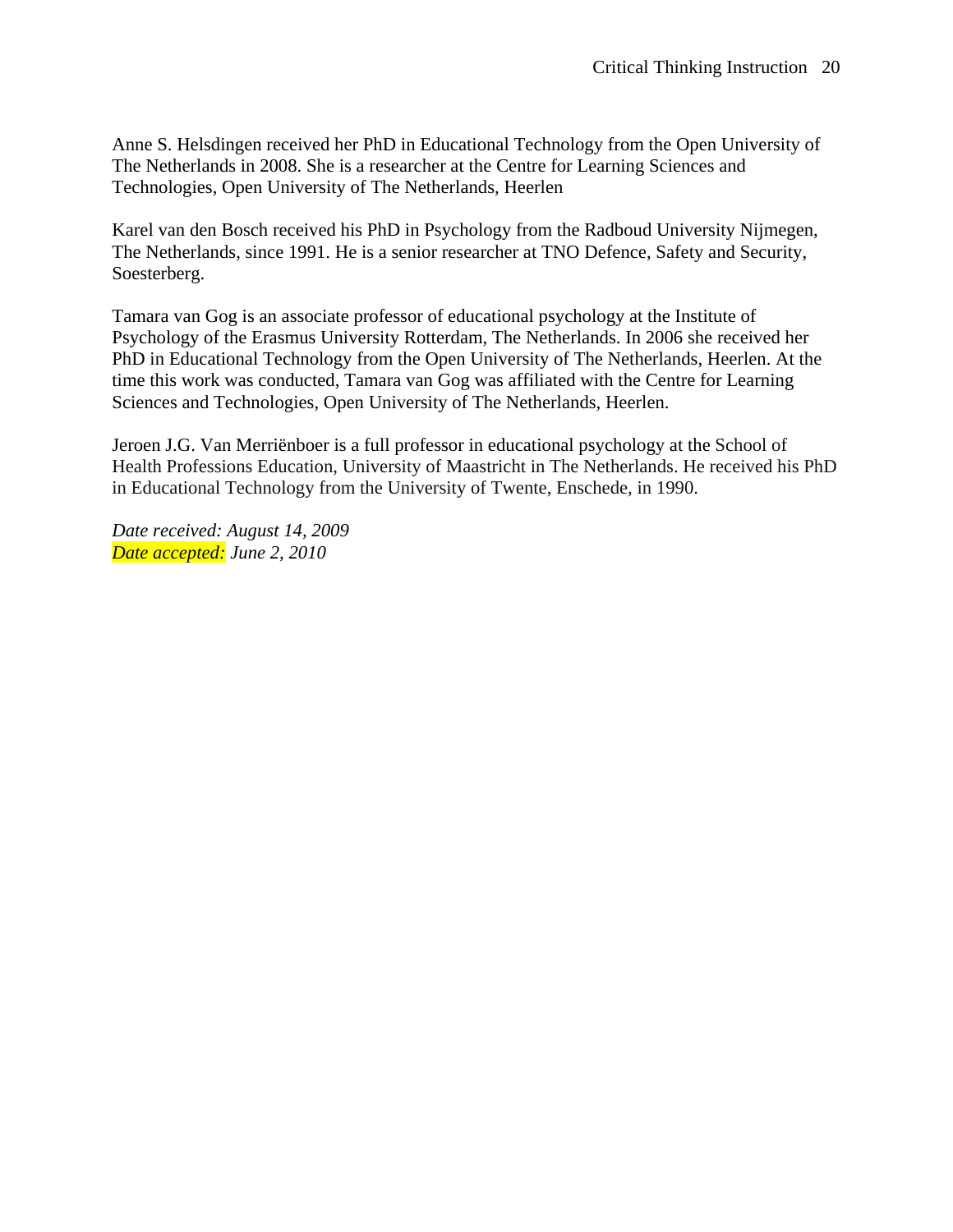| Category        | Performance measure    | Indicator                             | Observed<br>(Yes / No) | Grade |
|-----------------|------------------------|---------------------------------------|------------------------|-------|
| Process         | Information processing | Being able to distinguish between     |                        |       |
| (story building |                        | relevant – irrelevant information     |                        |       |
|                 |                        | Recognition of conflicting evidence   |                        |       |
| $&$ testing)    |                        | Identification of missing information |                        |       |
|                 | Argumentation          | Recognition of cause and effect       |                        |       |
|                 |                        | relationships                         |                        |       |
|                 |                        | Incorporation of history of the       |                        |       |
|                 |                        | situation                             |                        |       |
|                 |                        | Explication of expectations for the   |                        |       |
|                 |                        | future                                |                        |       |
|                 |                        | Plausibility of these expectations    |                        |       |
|                 |                        | Recognition of uncertainties          |                        |       |
|                 |                        | Differentiation between observations  |                        |       |
|                 |                        | and assumptions                       |                        |       |
| Outcome         | Quality of actions     | Concise                               |                        |       |
|                 |                        | Unambiguous                           |                        |       |
|                 |                        | Stating the right priorities          |                        |       |
|                 |                        | Conform expert solution               |                        |       |
|                 |                        | Logical result of assumptions and     |                        |       |
|                 |                        | argumentation                         |                        |       |
|                 | Quality of contingency | Availability of a plan                |                        |       |
|                 | plans                  |                                       |                        |       |
|                 |                        | Concise                               |                        |       |
|                 |                        | Unambiguous                           |                        |       |
|                 |                        | Logical result of (expressed)         |                        |       |
|                 |                        | conflicting evidence or weak          |                        |       |
|                 |                        | assumptions underlying the original   |                        |       |
|                 |                        | plan.                                 |                        |       |

Table 1. *Performance measures and performance indicators*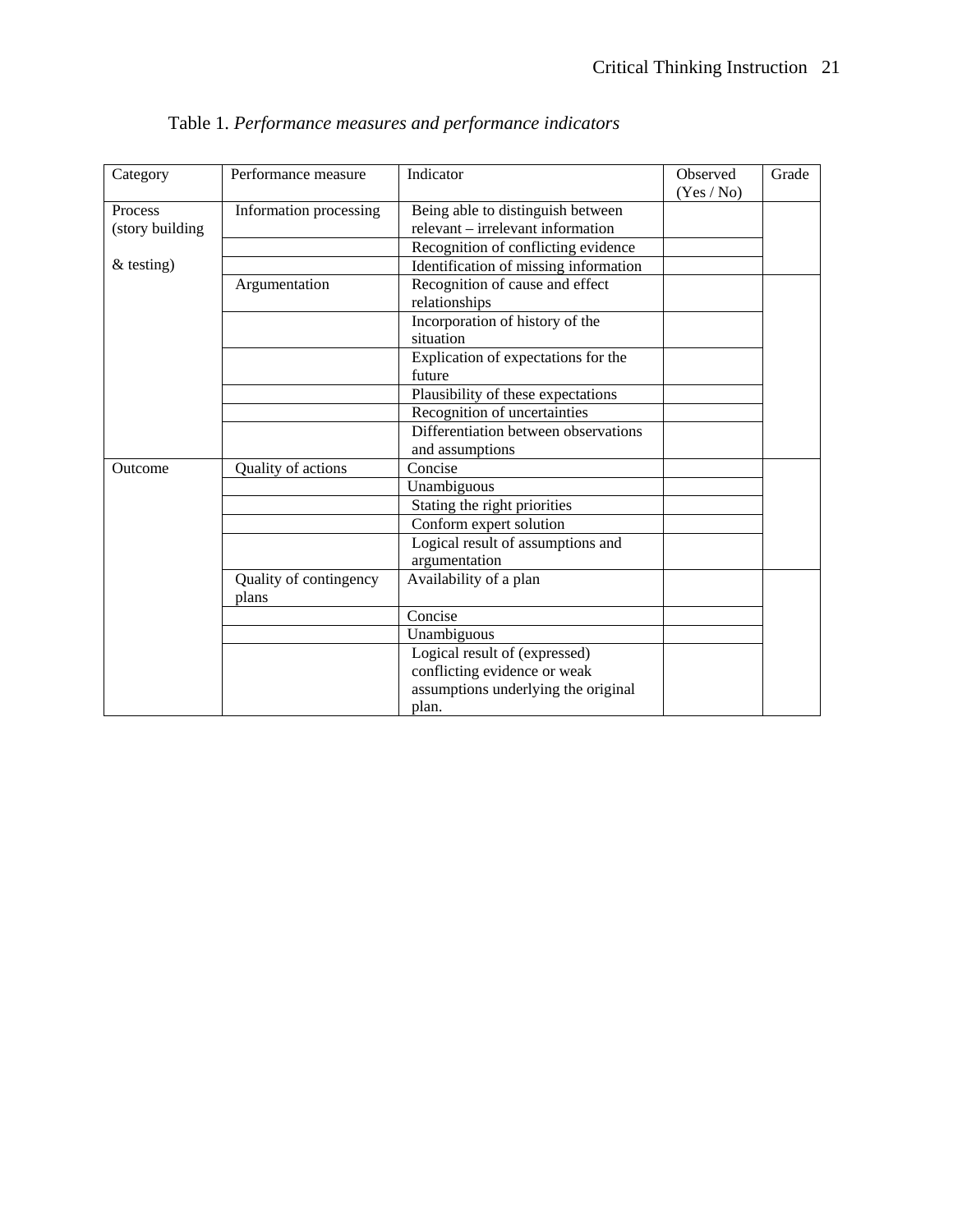# **FIGURE CAPTIONS**

*Figure 1*: Means and *SD* of critical thinking group and control group scores during training and on the test,  $*$  significant at 5%. (1= terrible, 2 = bad, 3 = very weak, 4 = weak, 5 = failing, 6 = passed,  $7 =$  okay,  $8 =$  good,  $9 =$  excellent,  $10 =$  perfect).

*Figure 2*: Means and *SD* of participants of the critical thinking group and control group during training, on the post-test and transfer test, \* significant at 5%. Trn = training, pst = post test, Tsf  $=$  Transfer. (1 = unsatisfactory, 2 = marginal, 3 = satisfactory, 4 = excellent)